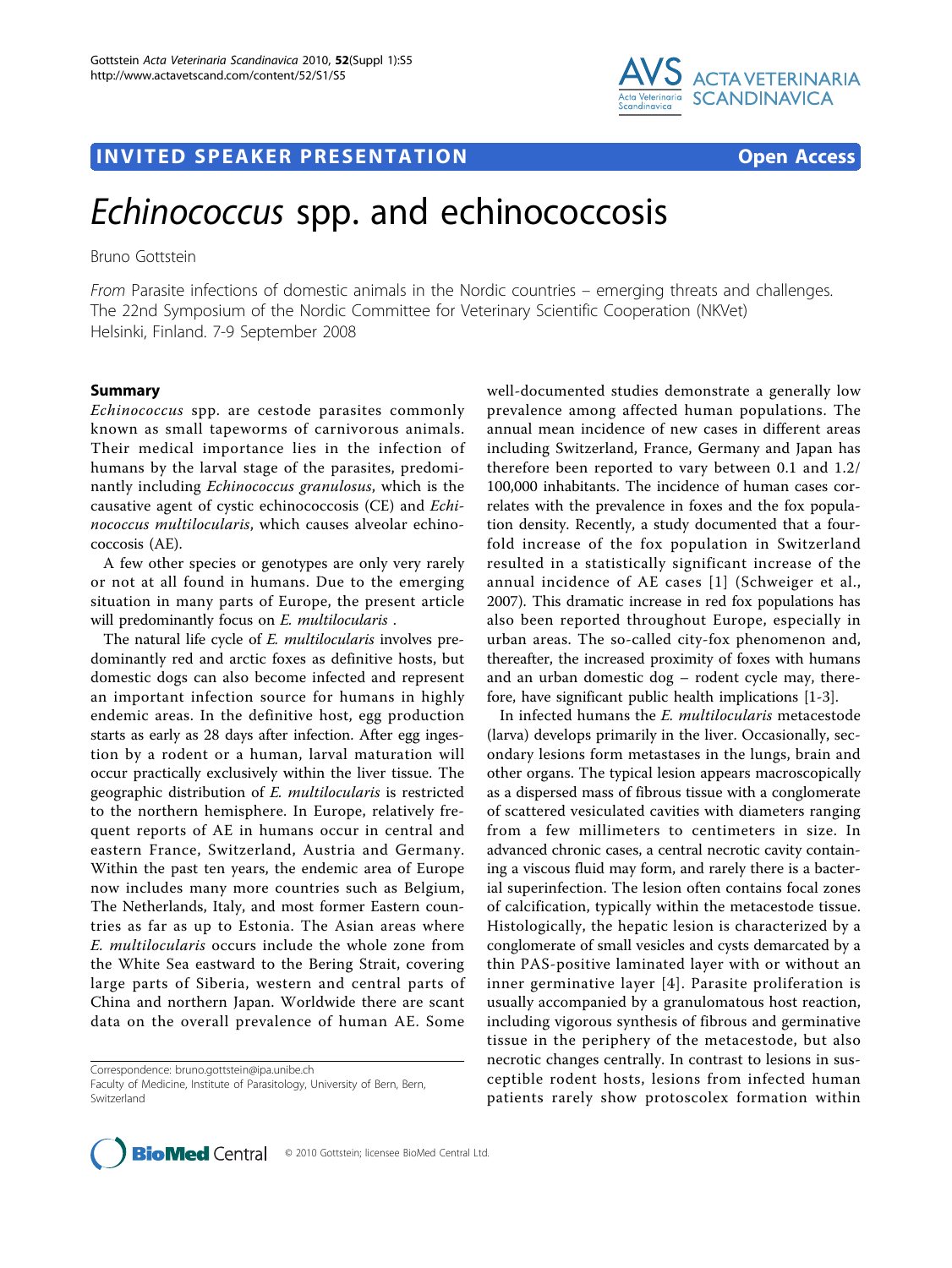vesicles and cysts. Genetic and immunologic host factors are responsible for the resistance shown by some patients in whom there is an early 'dying out' or 'abortion' of the metacestode [[5](#page-2-0),[6](#page-2-0)]. Therefore, not every individual infected with *E. multilocularis* is susceptible to unlimited metacestode proliferation and develops symptoms in the average within 5–15 years after infection. The host mechanisms modulating the course of infection are most likely of an immunologic nature, including primarily suppressor T cell interactions. Thus, the periparasitic granuloma, mainly composed of macrophages, myofibroblasts and T cells, contains a large number of CD4+ T cells in patients with abortive or died-out lesions, whereas in patients with active metacestodes the number of CD8+ T cells is increased. An immunosuppressive process is assumed to downregulate the lymphoid macrophage system. Conversely, the status of cured AE is generally reflected by a high in-vitro lymphoproliferative response. The cytokine mRNA levels following E. multilocularis antigen stimulation of lymphocytes show an enhanced production of Th2-cell cytokine transcripts IL-3, IL-4 and IL-10 in patients, including a significant IL-5 mRNA expression in patients and not in healthy control donors. A lack or deficiency of Th cell activity such as in advanced AIDS is associated with a rapid and unlimited growth and dissemination of the parasite in AE, recovery of the T cell status in AIDS is prognostically favorable.

More detailed information about the host-parasite interplay that decides about the outcome of infection has been achieved with the murine model of AE. The involvement of cellular immunity in controlling the infection is strongly suggested by the intense granulomatous infiltration observed in the periparasitic area of lesions. Immunodeficient athymic nude and SCID mice exhibited high susceptibility to infection and disease, thus suggesting that the host cell mediated immune response plays an important role in suppressing the larval growth. E. multilocularis appears to induce skewed Th2-responses. Based on in vitro and in vivo studies, Th2 dominated immunity was more associated with increased susceptibility to disease, while Th1 cell activation through IL-12, IFN  $\cdot$   $\gamma$ , TNF. $\alpha$  and IFN. $\alpha$  was suggested to correlate with a more protective immunity in AE. Nevertheless, effective suppression of larval growth by means of an immunological attack is hampered by the fact, that the parasite synthesizes a carbohydraterich laminated layer in order to be protected from host effector mechanisms, as outlined above.

Basically, the larval infection with Echinococcus multilocularis begins with the intrahepatic postoncospheral development of a metacestode that – at its mature stage - consists of an inner germinal and the outer laminated layer as discussed above [[4](#page-2-0)]. Several lines of evidence obtained in vivo and in vitro indicate the important bio-protective role of the laminated layer, e.g. as to protect the germinal layer from nitric oxide produced by periparasitic macrophages and dendritic cells, and also to prevent immune recognition by surrounding T cells. On the other hand, the high periparasitic NO production by peritoneal exudate cells contributes to periparasitic immunosuppression [[7](#page-3-0)], explaining why iNOS deficient mice exhibit a significantly lower susceptibility towards experimental infection [[8\]](#page-3-0). The intense periparasitic granulomatous infiltration indicates an intense host-parasite interaction, and the involvement of cellular immunity in control of the metacestode growth kinetics is strongly suggested by experiments carried out in T cell deficient mouse strains [[9\]](#page-3-0). Carbohydrate components of the laminated layer, as the Em2 (G11) and Em492 components discussed above, yield immunomodulatory effects that allow the parasite to survive in the host. I.e., the IgG response to the Em2 (G11)-antigen takes place independently of alpha-beta +CD4+ T cells, and in the absence of interactions between CD40 and CD40 ligand [[10\]](#page-3-0). Such parasite molecules also interfere with antigen presentation and cell activation, leading to a mixed Th1/Th2-type response at the later stage of infection. Furthermore, Em492 [[11\]](#page-3-0) and other (not yet published) purified parasite metabolites suppress ConA and antigen-stimulated splenocyte proliferation. Infected mouse macrophages (AE-MØ) as APCs exhibited a reduced ability to present a conventional antigen (chicken ovalbumin, C-Ova) to specific responder lymph node T cells when compared to normal MØ [[12](#page-3-0)].

Echinococcus granulosus parasitizes as a small tapeworm the small intestine of dogs and occasionally other carnivores. The shedding of gravid proglottids or eggs in the feces occurs within 4–6 weeks after infection of the definitive host. Ingestion of eggs by intermediate host animals or humans results in the development of a fully mature metacestode (i.e. hydatid cyst) over a period of several months to years. Infections with E. granulosus occur worldwide, however predominantly in countries of South and Central America, the European and African part of the Mediterranean area, the Middle East and some sub-Saharan countries, Russia and China. Most cases observed in Central Europe and the USA are associated with immigrants from highly endemic areas. Various strains of E. granulosus have been described, and differ especially in their infectivity for intermediate hosts such as humans. The most important strains for human infection include sheep (G1) and cattle (G5) as intermediate hosts.

Cystic echinococcosis (CE) is clinically related to the presence of one or more well-delineated spherical primary cysts, most frequently formed in the liver, but other organs such as the lungs, kidney, spleen, brain, heart and bone may be affected too. Tissue damage and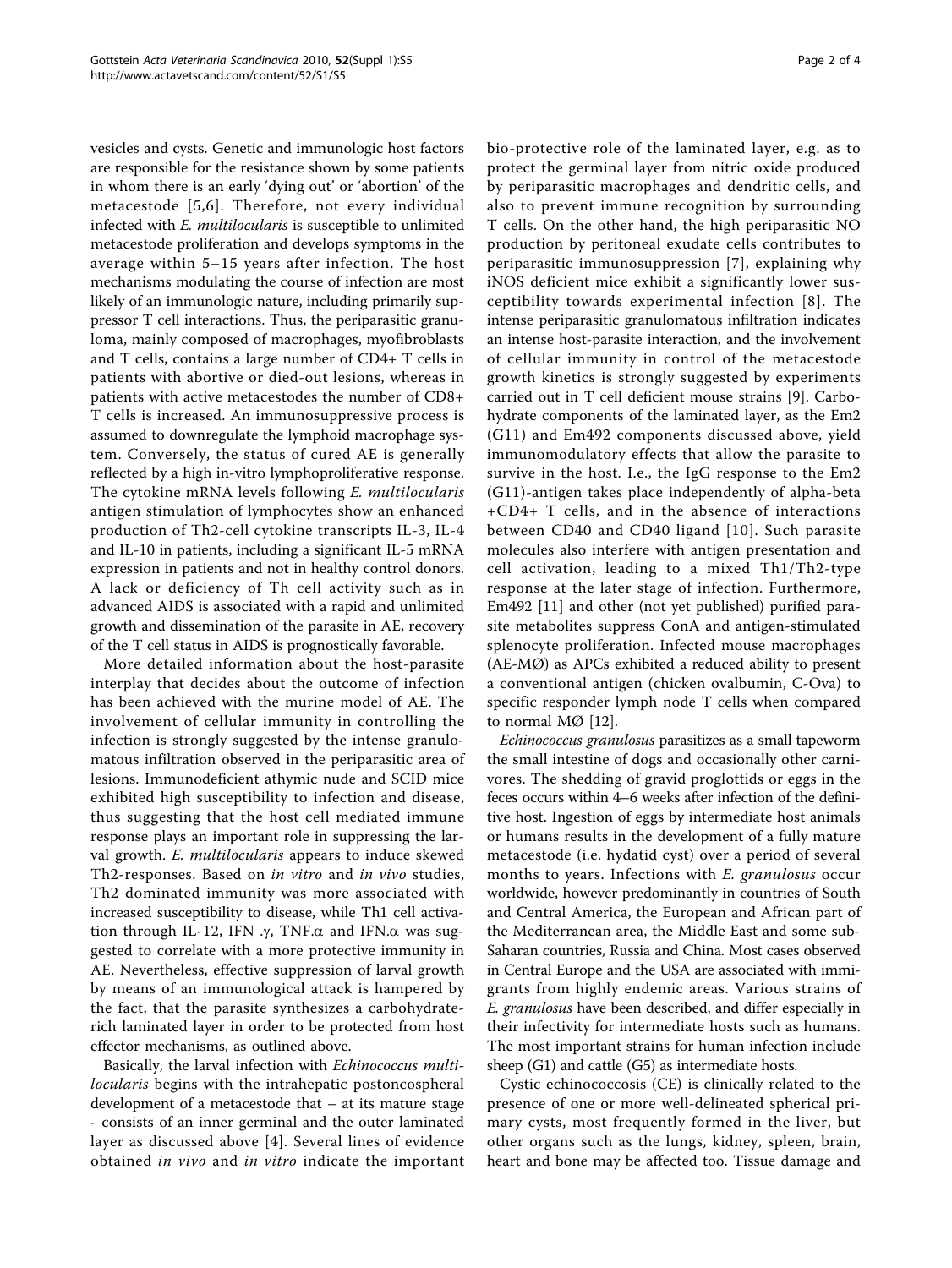<span id="page-2-0"></span>organ dysfunction result mainly from this gradual process of space-occupying displacement of vital host tissue, vessels or parts of organs. Consequently, clinical manifestations are primarily determined by the site, size and number of the cysts, and are therefore highly variable. Accidental rupture of the cysts can be followed by a massive release of cyst fluid and hematogenous or other dissemination of protoscolices. This can result in anaphylactic reactions and multiple secondary cystic echinococcosis (as protoscolices can develop into secondary cysts within the same intermediate host). The parasite evokes an immune response, which is involved in the formation of a host-derived adventitious capsule. This often calcifies uniquely in the periphery of the cyst, one of the typical features found in imaging procedures. In the liver there may be cholestasis. Commonly, there is pressure atrophy of the surrounding parenchyma. Immunologically, the coexistence of elevated quantities of interferon IFN-g, IL-4, IL-5, IL-6 and IL-10 observed in most of hydatid patients supports Th1, Th17 and Th2 cell activation in CE. In particular, Th1 cell activation seemed to be more related to protective immunity, whereas Th2 cell activation was related to susceptibility to disease.

Prevention of both CE and AE focuses primarily on veterinary interventions to control the extent and intensity of infection in definitive host populations, which may indirectly be approached by controlling the prevalence in animal intermediate hosts also. The first includes regular pharmacologic treatment and taking sanitary precautions for handling domestic dogs and to prevent infection and egg excretion, respectively. Regular praziquantel treatment of wild-life definitive host may contribute to lower the prevalence in affected areas.

For diagnosis, imaging procedures together with serology will yield appropriate results [[13,14\]](#page-3-0). Sonography is the primary diagnostic procedure of choice for hepatic cases [[15](#page-3-0)], although false positives occur in up to 10% of cases due to the presence of nonechinococcal serous cysts, abscesses or tumors. Computerized tomography is the best investigation for detecting extrahepatic disease and volumetric follow-up assessment; magnetic resonance imaging (MRI) assists in the diagnosis by identifying changes in the intra- and extrahepatic venous systems. Ultrasonography is also helpful in following up treated patients as successfully treated cysts become hyperechogenic. Calcification of variable degree occurs in about 10% of the cysts. Aspiration cytology appears to be particularly helpful in the detection of pulmonary, renal and other nonhepatic lesions for which imaging techniques and serology do not provide appropriate diagnostic support. The viability of aspirated protoscolices can be determined by microscopic demonstration of flame cell activity and trypan blue dye exclusion.

Immunodiagnostic tests to detect serum antibodies are used to support the clinical diagnosis of both AE and CE.

Assessing the parasite viability in vitro following therapeutic interventions may be of tremendous advantage when compared with the invasive analysis of resected or biopsied samples. Such alternatives may be offered by magnetic resonance spectrometry or positron emission tomography (PET). The latter technique has recently been used for assessing the efficacy of chemotherapy in AE. PET positivity actually demonstrates periparasitic inflammatory processes due to a remaing activity of the metacestode tissue. Serologic tests are more reliable in the diagnosis of AE than CE. The use of purified E. multilocularis antigens such as the Em2 antigen and recombinant antigens from the family of EMR-proteins (EmII/3-10, EM10, EM4 and Em18, all four of them harbouring an identical immunodominant oligopeptide sequence) exhibits diagnostic sensitivities ranging between 91% and 100%, with overall specificities of 98–100%. These antigens allow discrimination between the alveolar and the cystic forms of disease with a reliability of 95%. Seroepidemiologic studies reveal asymptomatic preclinical cases of human AE as well as cases in which the metacestode has died at an apparently early stage of infection (see above). Serologic tests are of value for assessing the efficacy of treatment and chemotherapy only when linked to appropriate imaging investigations. Prognostically, disappearance of anti-II/3–10 or anti-Em18 antibody levels coupled to PET negativity indicates innactivation of AE. The management of CE and AE follows the strategy recommended in the manual on echinococcosis published in 2001 by the Office International des Epizooties and the World Health Organisation.

#### Published: 13 October 2010

#### References

- Schweiger A, Ammann R, Candinas D, Clavien PA, Eckert J, Gottstein B, Halkic N, Muellhaupt B, Prinz BM, Reichen J, Tarr PE, Torgerson PR, Deplazes P: Human alveolar echinococcosis after fox population increase, Switzerland. Emerg Inf Dis 2007, 13:878-82.
- 2. Gottstein B, Saucy F, Deplazes P, et al: [Is a high prevalence of](http://www.ncbi.nlm.nih.gov/pubmed/11384517?dopt=Abstract) [Echinococcus multilocularis in wild and domestic animals associated](http://www.ncbi.nlm.nih.gov/pubmed/11384517?dopt=Abstract) [with increased disease incidence in humans?](http://www.ncbi.nlm.nih.gov/pubmed/11384517?dopt=Abstract) Emerg Infect Dis 2001, 7:408-12.
- 3. Reperant LA, Hegglin D, Fischer C, Kohler L, Weber JM, Deplazes P: [Influence of urbanization on the epidemiology of intestinal helminths of](http://www.ncbi.nlm.nih.gov/pubmed/17393184?dopt=Abstract) [the red fox \(Vulpes vulpes\) in Geneva, Switzerland.](http://www.ncbi.nlm.nih.gov/pubmed/17393184?dopt=Abstract) Parasitology Research 2007, 101:605-611.
- 4. Gottstein B, Deplazes P, Aubert M: [Echinococcus multilocularis:](http://www.ncbi.nlm.nih.gov/pubmed/1409528?dopt=Abstract) [Immunological study on the](http://www.ncbi.nlm.nih.gov/pubmed/1409528?dopt=Abstract) "Em2-positive" laminated layer during in [vitro and in vivo post-oncospheral and larval development.](http://www.ncbi.nlm.nih.gov/pubmed/1409528?dopt=Abstract) Parasitology Research 1992, 78:291-297.
- 5. Sailer M, Soelder B, Allerberger F, Zaknun D, Feichtinger H, Gottstein B: [Alveolar echinococcosis in a six-year-old girl with AIDS.](http://www.ncbi.nlm.nih.gov/pubmed/9042141?dopt=Abstract) J Pediatr 1997, 130:320-3.
- 6. Zingg W, Renner-Schneiter EC, Pauli-Magnus C, Renner EL, van Overbeck J, Schläpfer E, Weber M, Weber R, Opravil M, Gottstein B, Speck RF: [Swiss HIV](http://www.ncbi.nlm.nih.gov/pubmed/15624896?dopt=Abstract)